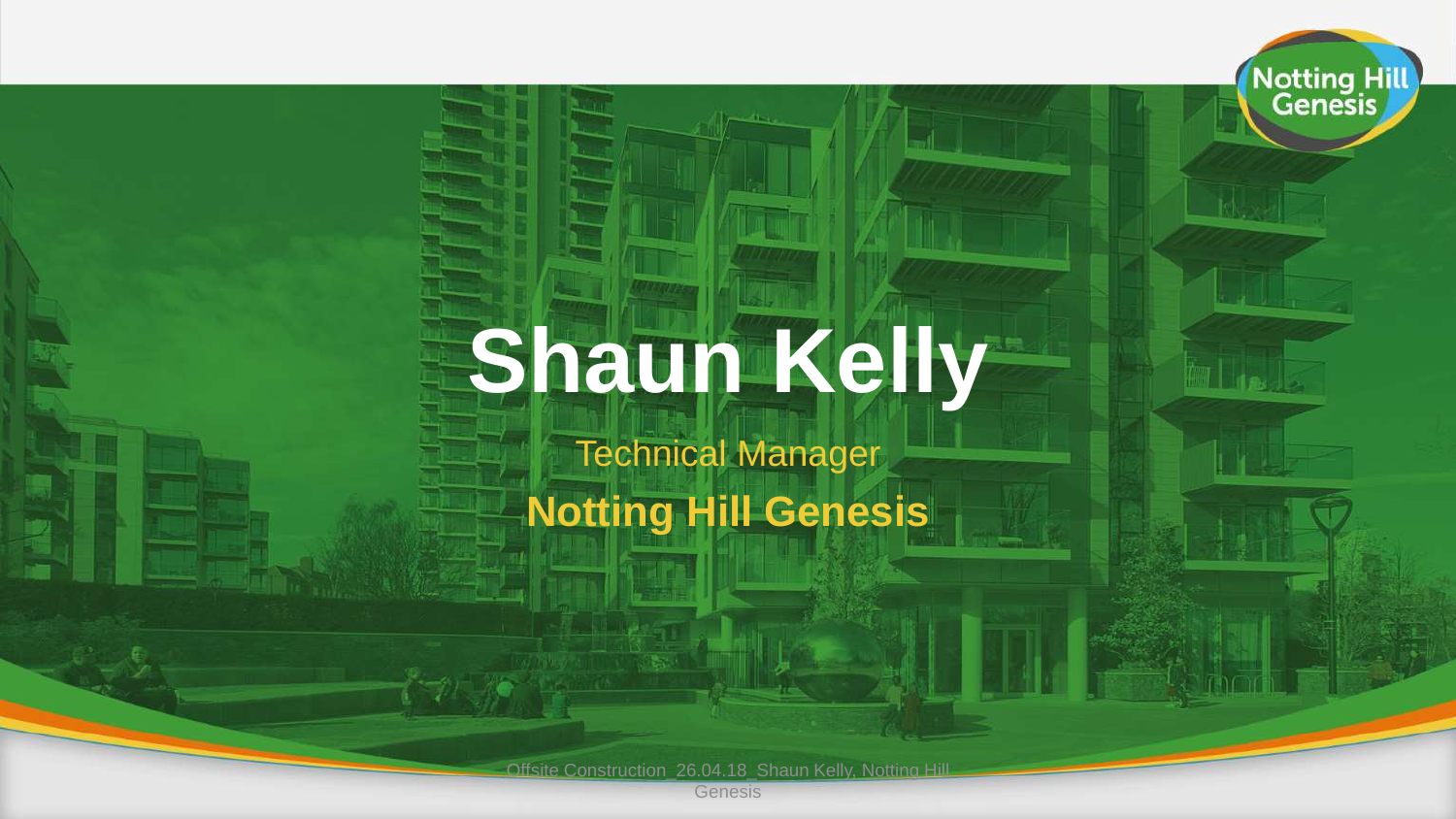

#### **Good News**

- Standards are necessary
- Standards ensure quality
- Standards give us certainty (or used to)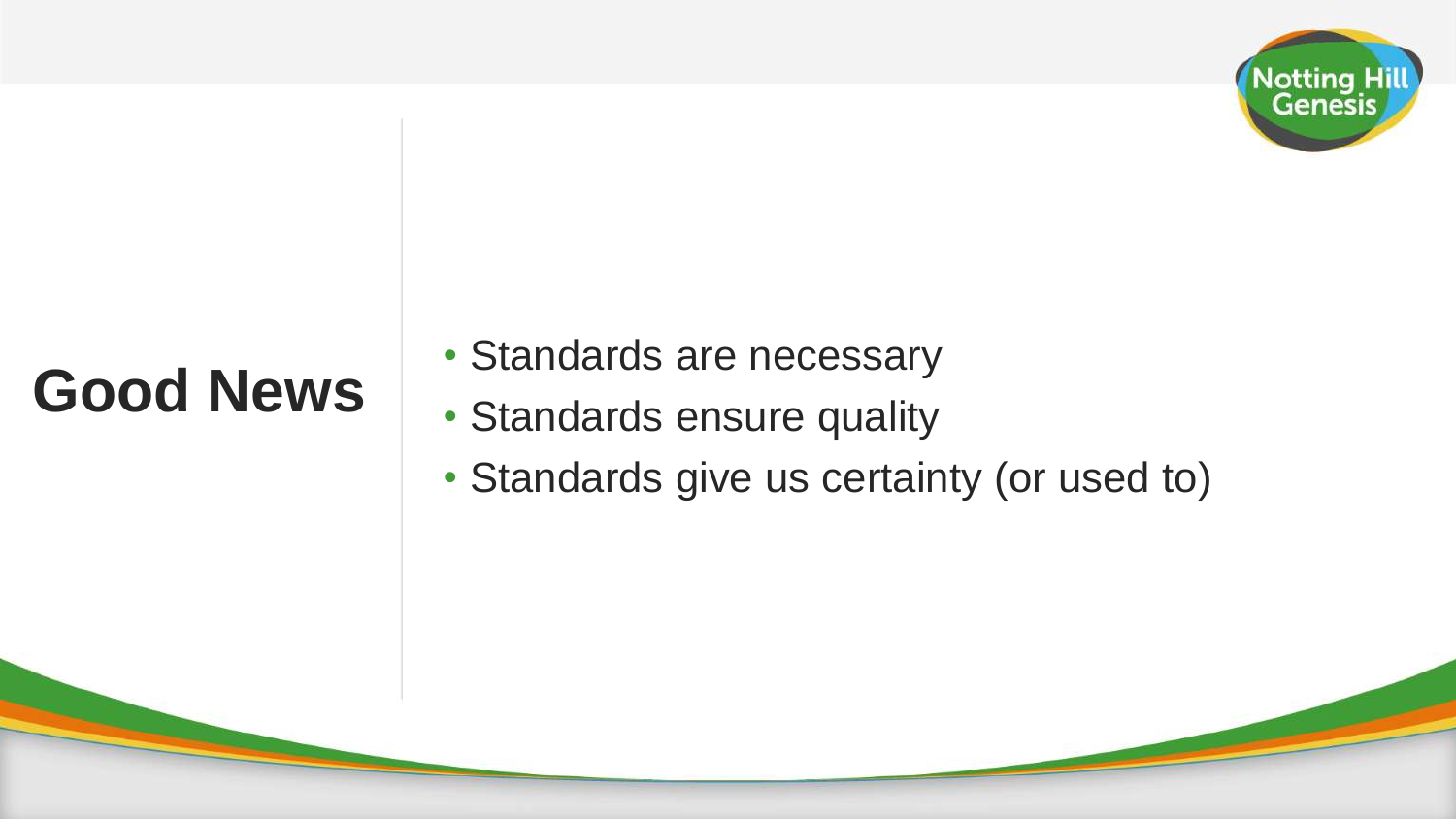

#### **Bad News**

- Standards are impenetrable
- Standards are boring
- Standards are confusing
- Standards are overwhelming
- Standards are questionable
- Standards/Regulations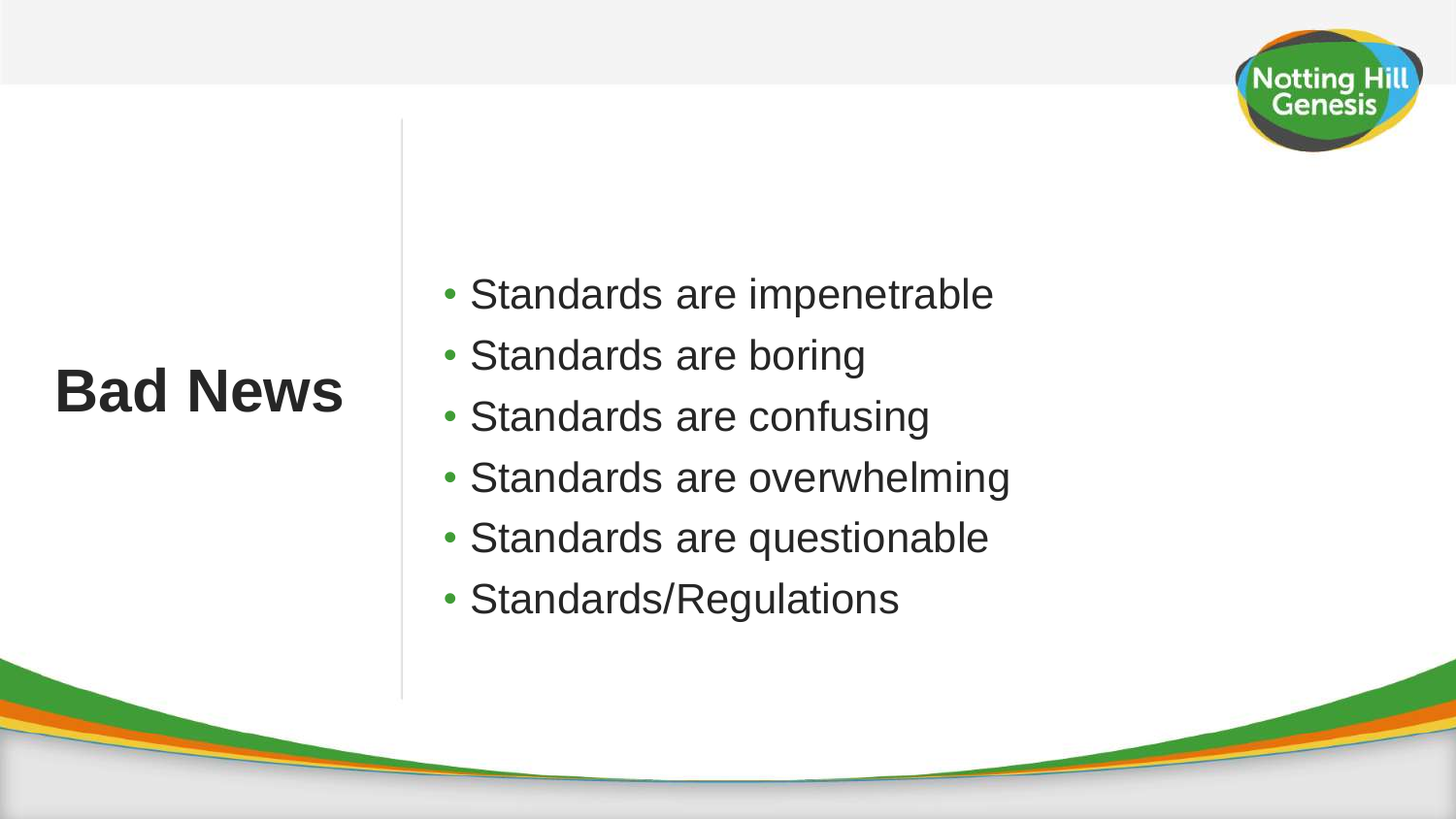

## **Where some of us are right now**

• Offsitewethinkweknowwemightwanttothinkaboutit butdon'tknowifweshouldorhowtogoaboutitbutwhe nwediditinthepastallsortsofproblemshappenedand sowearenervousofdoingitagain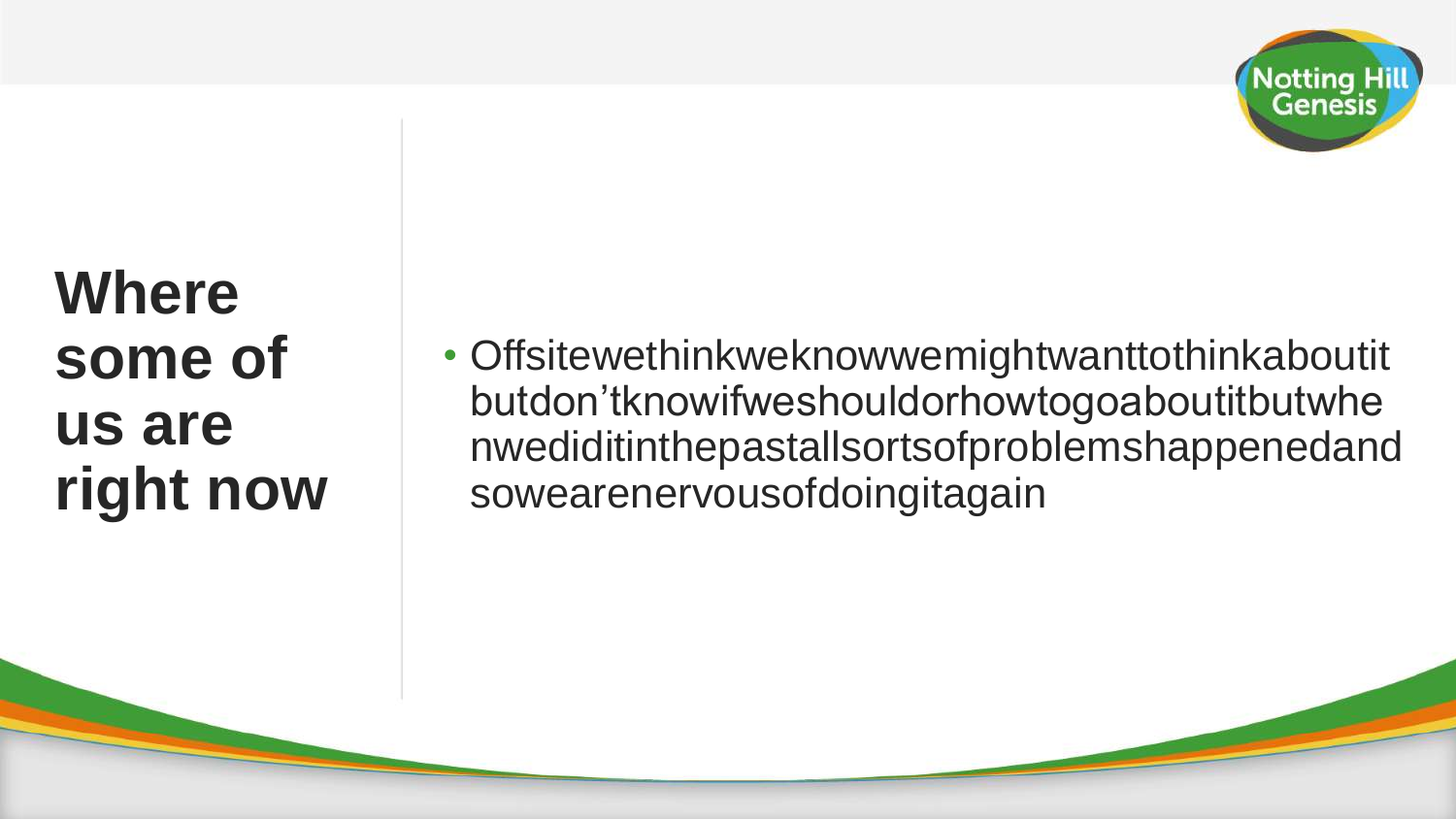

## **What are we really looking for?**

- Cost certainty
- Programme certainty
- Improved quality reduced defects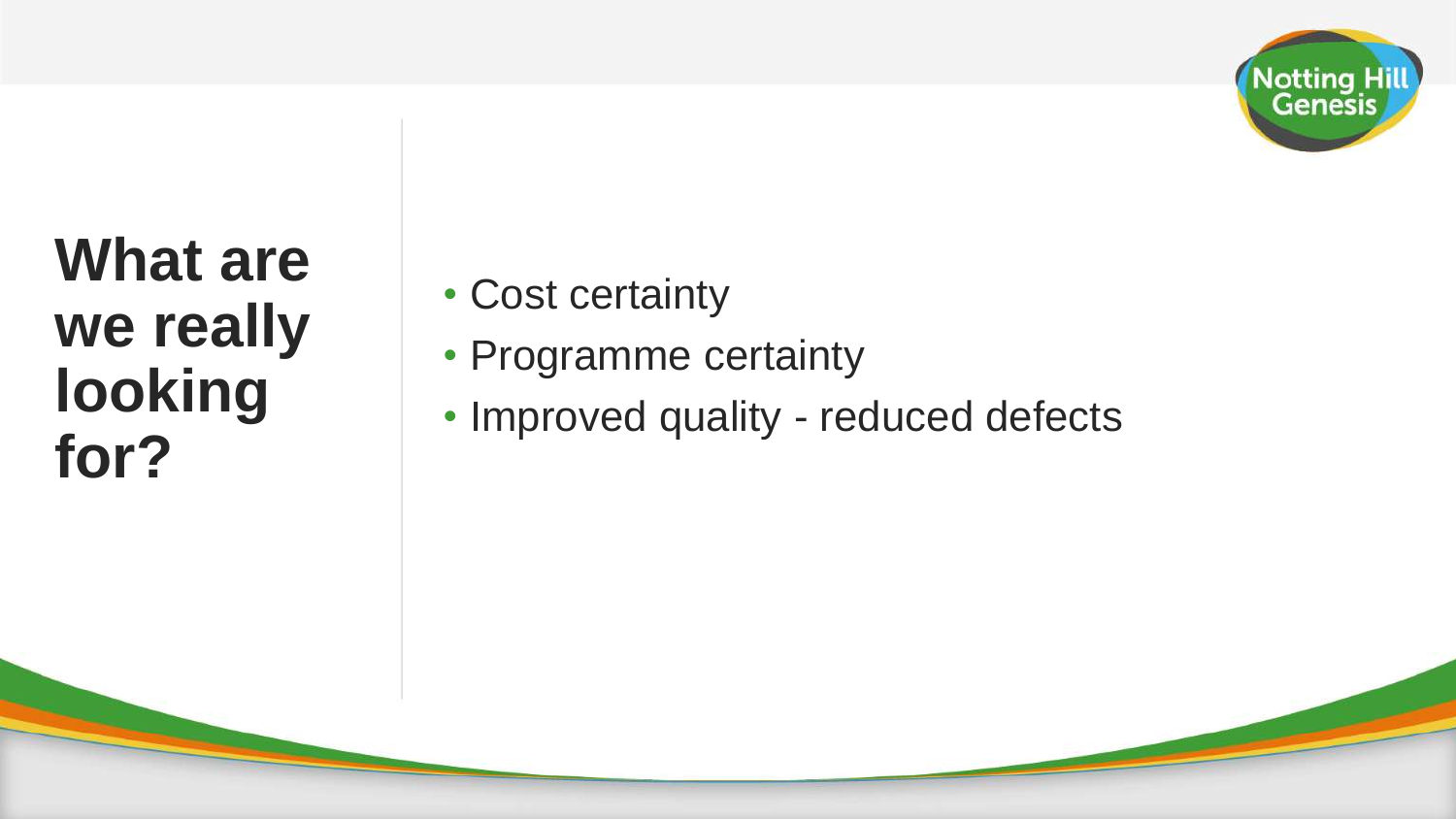

- Reducing Risk
- Buying Quality
- Do we really care whether it is offsite or not?
- We do know that what we have now is not fit for purpose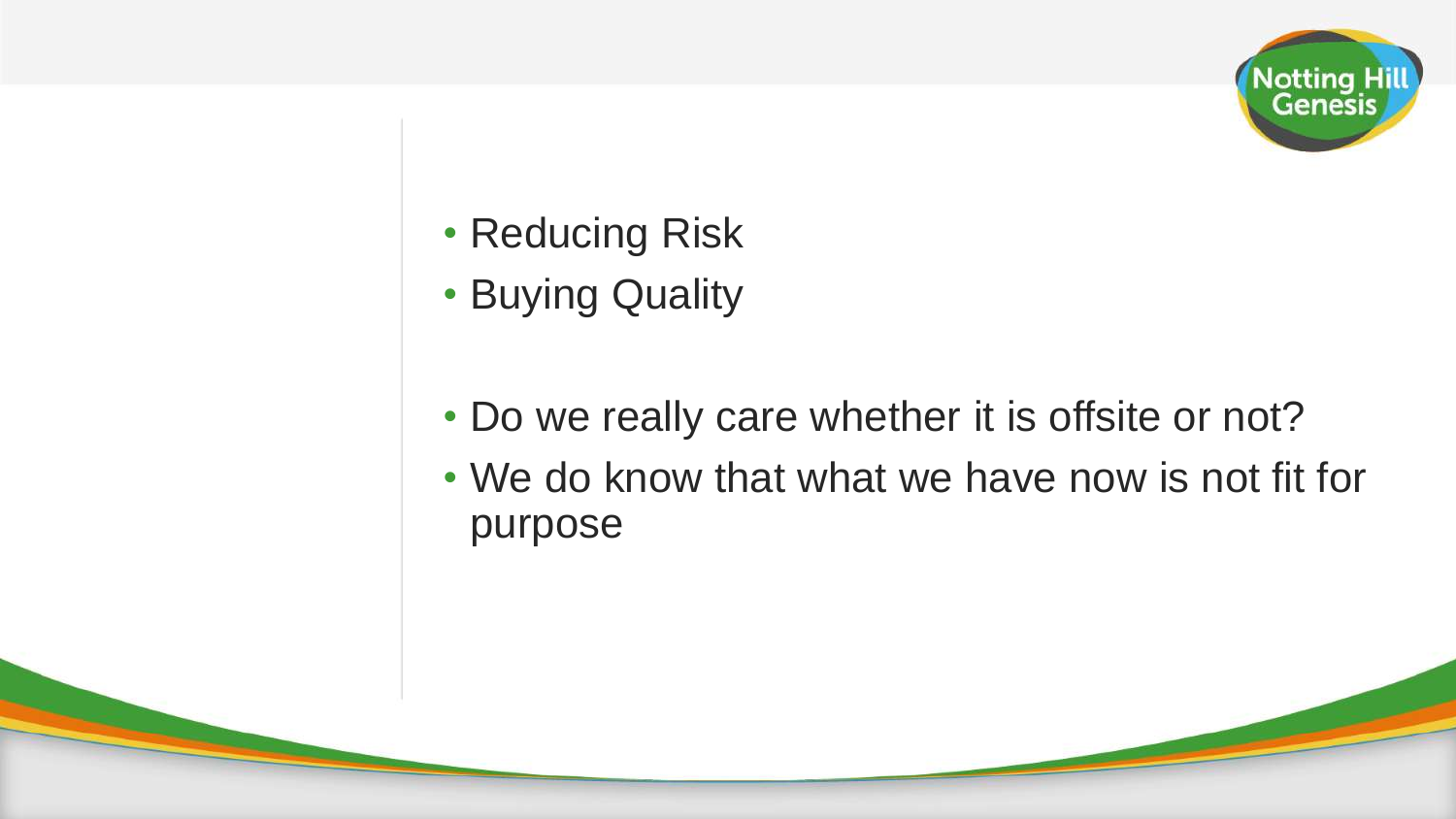

#### **What do we need**

- Capacity of the factory to deliver
- Capacity of the supplier/contractor to be there at the end
- Does the product REALLY perform as the standard sets out it should?